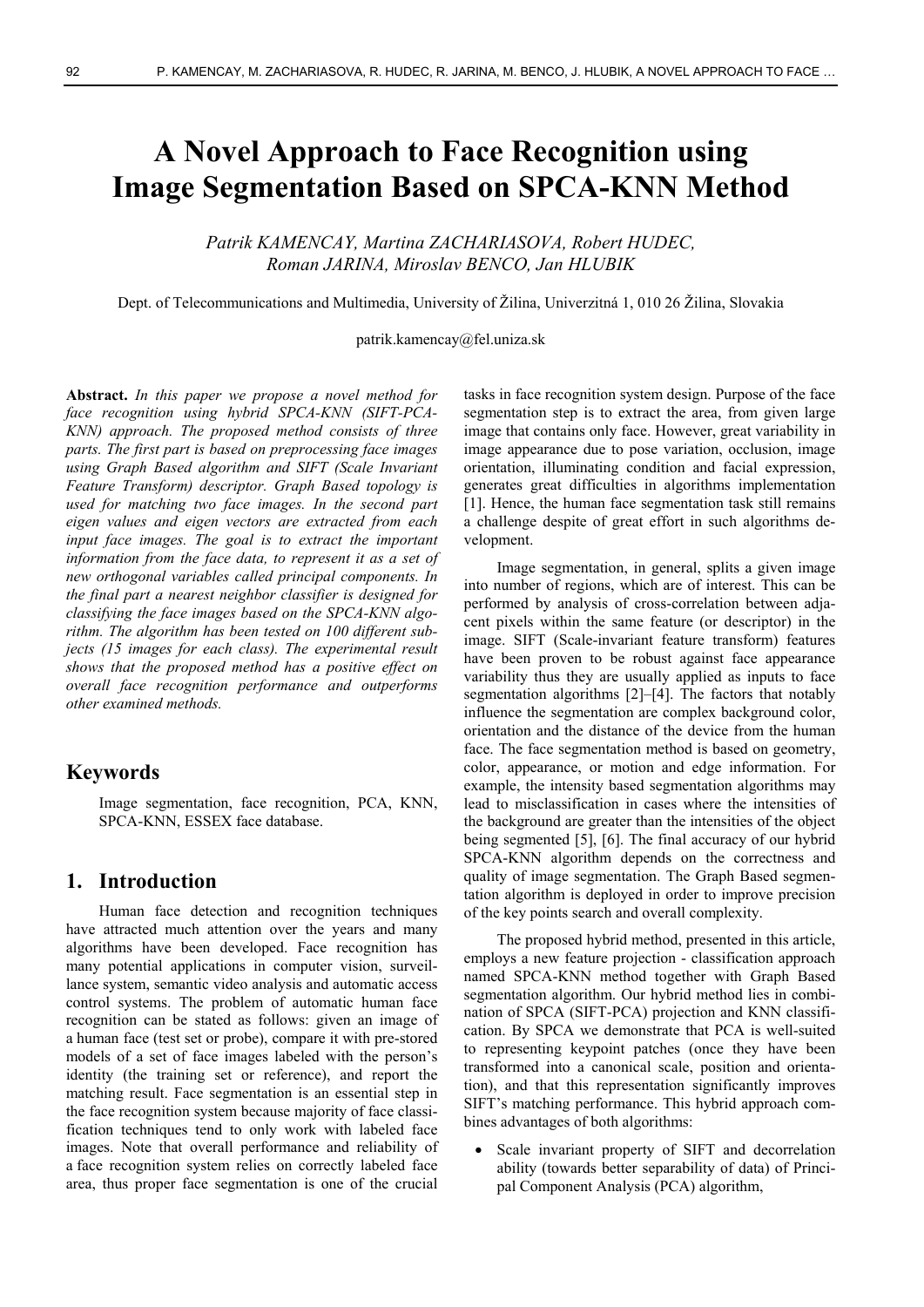As a back-end, KNN rule is applied. This algorithm is used to classify the different face images.

The experimental results are compared to those obtained with single PCA (Principal Component Analysis), CCA (Canonical Correlation Analysis) [7], PCA-CCA and KNN (K-Nearest Neighbor), SVM (Support Vector Machine) [8]. From the results, it is indicated that the proposed classifier is superior to some other classifier.

The outline of the paper is as follows. Section 2 gives brief overview of the state-of-the-art in face recognition. The proposed method of face recognition is described in Section 3. Finally experimental results and implementation issues are discussed in Section 4, and it is followed by conclusion in Section 5.

# **2. Face Recognition System**

One of the most challenging problems in face recognition is how to deal with is an appropriate separation of the data that must belong to the same class. In the face recognition task, a class represents all data of the same subject (i.e. all images of the same person). The goal is to implement the automated machine-supported system that (after initialization and training on a representative sample of images) recognizes person's identity in the image that has not been incorporated into the training. Possible approaches and steps in face recognition system are outlined in Fig. 1.



**Fig. 1.** Steps and approaches in face recognition system.

The overall procedure of face recognition can be divided into the following steps:

- First, input images are segmented. As a part of this process image features using SIFT are extracted and processed.
- Second, training of the classifier followed by creation of models for each class is performed.
- Finally, these classifications models [9] are used to recognize/classify unknown probe images (i.e. images from the test set).

Scenario of the face recognition process is illustrated in Fig. 2. In this figure, the gallery is a set of known individuals. The images used to test the algorithms are called probes. A probe is either a new image of individual in the gallery or an image of an individual, not presented in the gallery. To compute performance, one needs both a gallery and probe set.



Fig. 2. The simple example of face recognition system [10].

The probes are led to a classification algorithm, and the algorithm returns the best match between each probe and images in the gallery. The estimated identity of the probe is the best match [10].

### **2.1 Image Segmentation**

Image segmentation (automatically partitioning an image into regions) is an important stage of the proposed algorithm for face recognition.

The Graph Based segmentation algorithm is deployed in order to improve precision of the key points search and overall complexity. The final results of the algorithm are dependent on the quality of the initial image segmentation. There are several techniques to measure quality of image segmentation. One of the techniques analyses similarity of pixels in the same segment, and dissimilarity if pixels over the different segments. Consequently, edges between two vertices should have low weights in the same segment and high weights if the vertices are placed in different segments [11].

The following two important issues arise if an efficient graph-based algorithm is to be designed:

- definition of measure of difference between two components or segments,
- definition of threshold function.

The algorithm starts with the step where each segment contains only one pixel. In the next step, segments are iteratively merged by using the following conditions:

$$
Diff(C_1, C_2) \le Int(C_1) + T(C_1), \tag{1}
$$

$$
Diff(C_1, C_2) \le Int(C_2) + T(C_2)
$$
 (2)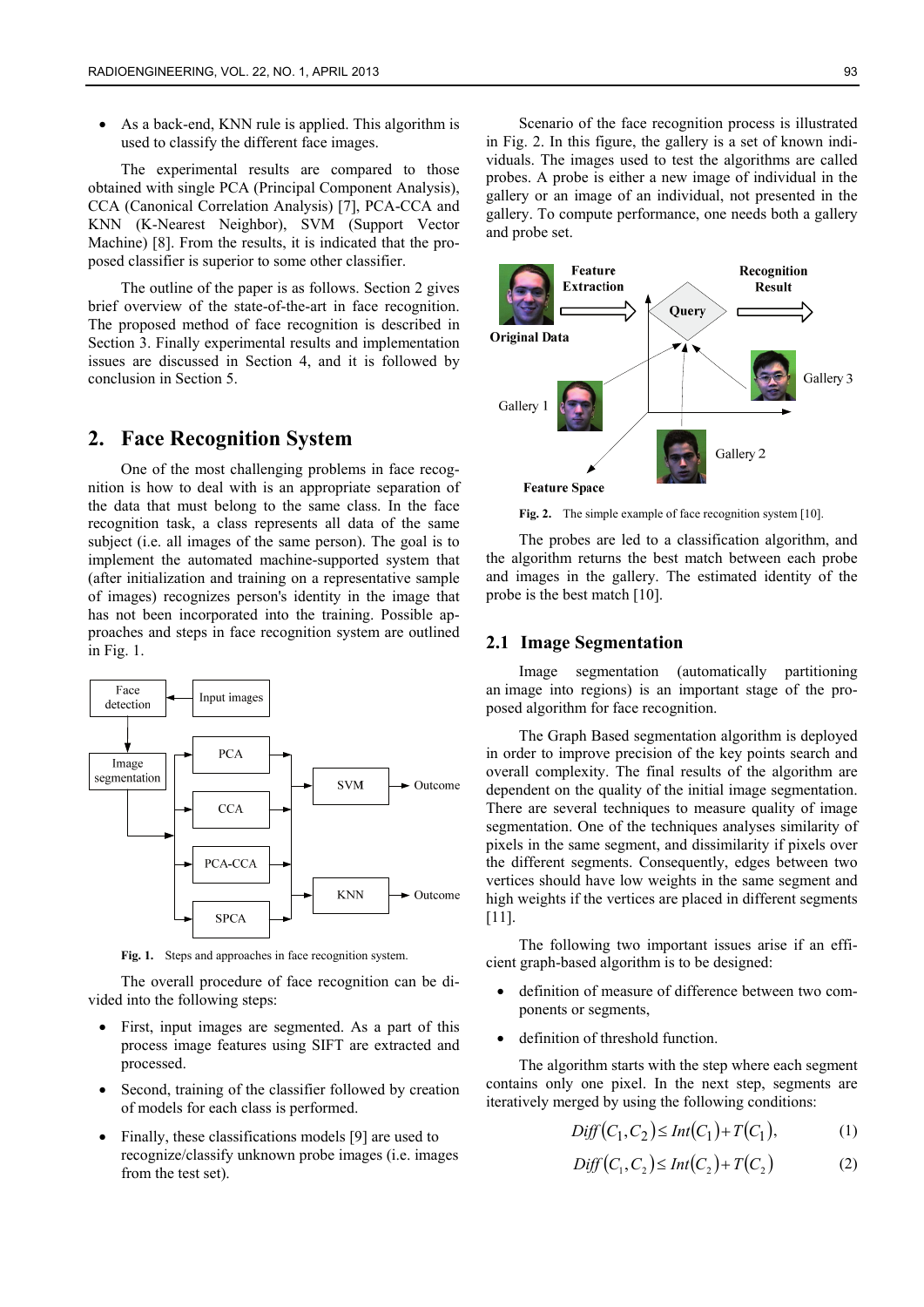where *Diff*  $(C_1, C_2)$  is the difference between  $C_1$  and  $C_2$ components,  $Int(C_1)$  and  $Int(C_2)$  are internal differences of  $C_1$  and  $C_2$  components,  $T(C_1)$  and  $T(C_2)$  are threshold functions of  $C_1$  and  $C_2$  components [11], [12].

#### **2.2 SIFT Descriptor**

Scale Invariant Feature Transform (SIFT) is a local descriptor of image features insensitive to illuminant and other variants that is usually used as sparse feature representation [13]. SIFT features are features extracted from images to help in reliable matching between different views of the same object [14]. Basically, in SIFT descriptors the neighborhood of the interest point is described as a set of orientation histograms computed from the gradient image. SIFT descriptors are invariant to scale, rotation, lighting and viewpoint change (in a narrow range). The most common implementation uses 16 histograms of 8 bins (8 orientations), which gives a 128 dimensional descriptor. [15].

#### **2.3 Transforms of the Image Feature Space**

Goal of this step is transform image features to the form which is more suitable for classification. Common transform methods are listed in the middle column of Fig. 1 (PCA, CCA and PCA-CCA).

Principal Component Analysis (PCA) [16] is a standard technique for dimensionality reduction and has been applied to a broad class of computer vision problems, including feature selection, object recognition and face recognition.



**Fig. 3.** The principle of PCA-CCA algorithm.

Canonical Correlation Analysis (CCA) is a suitable and dominant technique which can be used for exploring the relationships among multiple dependent and independent variables. Therefore a powerful feature projection approach for facial images is proposed based on canonical correlation analysis. CCA recognizes and measures the relationship between two sets of variables. Finally CCA finds a pair of linear combinations which has the greatest correlation [17].

Hybrid methods are also popular. PCA-CCA has been investigated by [17]. The PCA-CCA algorithm of face recognition uses as input 2D images. The canonical correlation coefficient between input reference image and the test images is calculated by the PCA-CCA algorithm. The principle of PCA-CCA algorithm is shown in Fig. 3.

## **2.4 Feature Classification**

K-Nearest Neighbor algorithm (KNN) is a method for classifying objects based on closest training examples in the feature vector. An object is classified by a majority vote of its neighbors [18]. The value of *k* is decided based on the size of the data used for classification. If  $k = 1$ , then the object is simply assigned to class of its nearest neighbor, larger values of *k* reduce the effect of noise on the classification, but make boundaries between classes less different. Among other methods, SVM, neural network and Bayesian classifiers may be mentioned [19], [20].

## **3. Proposed Method**

In this section we present the proposed method for fusing two approaches to face recognition: SPCA representation and KNN classification. The objective of the proposed method is to recognize a 2D object containing a human face. For recognition purpose, SPCA-KNN is used as classifier supported by the local feature. The local feature extracted from the given image is Harris-Laplace detector along with SPCA descriptor. The local features used in this study have invariance property.

## **3.1 PCA – based SIFT Descriptors (SPCA)**

The idea of applying PCA to image patches is not novel [21], [22]. Our contribution lies in rigorously demonstrating that PCA is well-suited to representing keypoint patches (once they have been transformed into a canonical scale, position and orientation), and that this representation significantly improves SIFT's matching performance.

SPCA descriptor is also based on the gradient image, the main difference with SIFT being the further compression using PCA. The uncompressed dimension of the descriptor is 3042 (39x39), which is reduced to 36 after applying PCA [23], [24]. SPCA can be summarized in the following steps:

- pre-compute an eigenspace to express the gradient images of local patches,
- given a patch, compute its local image gradient,
- project the gradient image vector using the eigenspace to derive a compact feature vector.

This feature vector is significantly smaller than the standard SIFT feature vector, and can be used with the same matching algorithms. The Euclidean distance between two feature vectors is used to determine whether the two vectors correspond to the same keypoint in different images [24].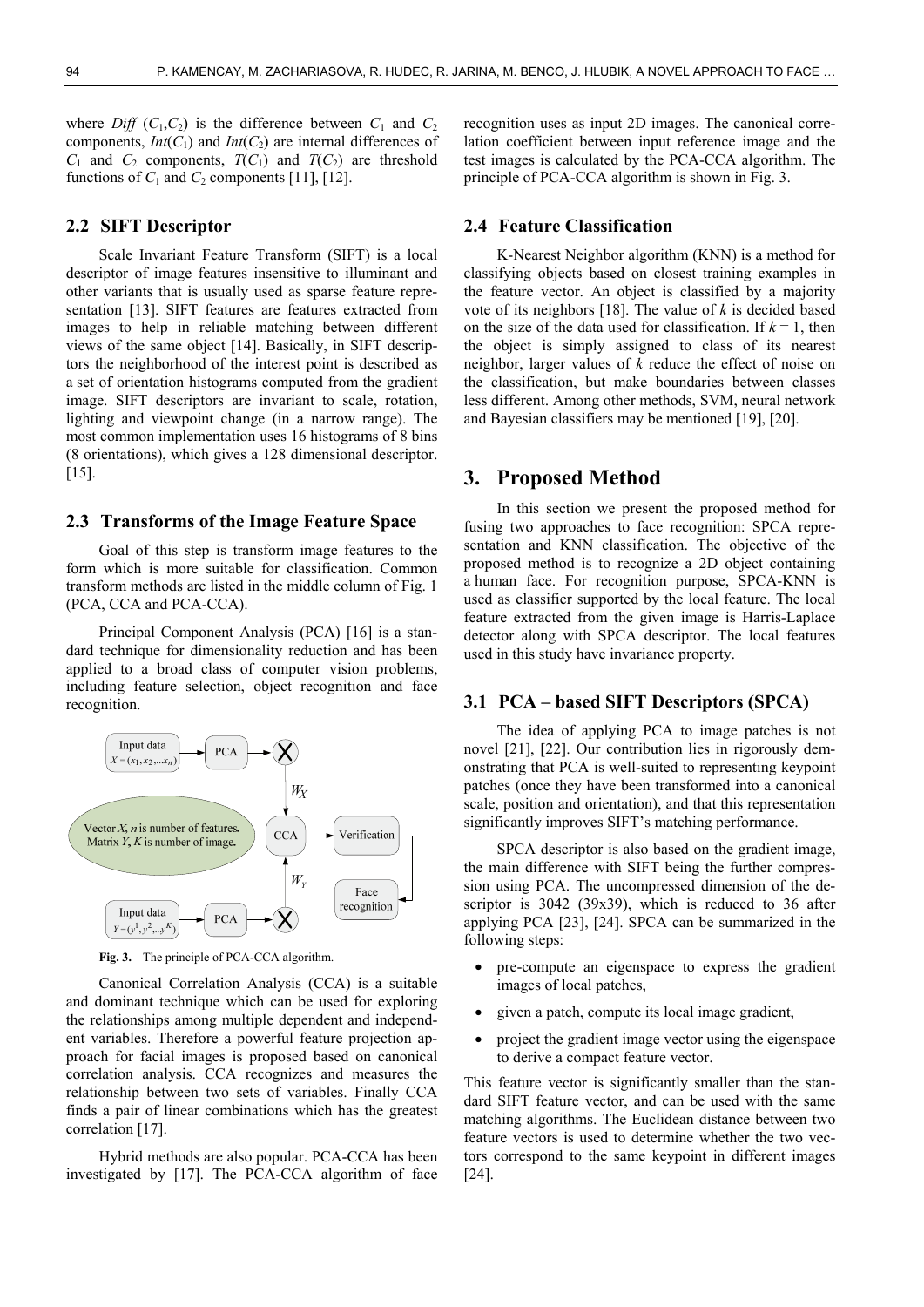#### **3.2 K-Nearest Neighbor (KNN)**

So far in case of KNN we always set  $k = 1$ . In Fig. 4, we would like to study the impact of *k* on accuracy. We observe that with the increasing value of *k*, accuracy gradually goes down. For example, for  $k = 1$  KNN observes  $92\%$  accuracy. On the other hand, for  $k = 10$  KNN observes 76% accuracy. Finally, Fig. 4 demonstrates that  $k = 1$  is the best choice and hence, in this paper, we have used  $k = 1$  for reporting result.



**Fig. 4.** Accuracy for test dataset using only KNN for different *k* - values.

To make a prediction for a test example the following steps are followed:

- Compute the distance of test vector with all training vectors considered.
- Find the *k* closest vectors.
- Arrange the distance in ascending order and choose the closest label.

In this study KNN algorithm is used for the first stage of classification with Euclidean distance as distance measure. The Euclidean distance formula is shown below:

$$
d(x, y) = \|x - y\| = \left(\sum_{i=1}^{m} (x_i - y_i)^2\right)^{\frac{1}{2}}
$$
 (3)

where *x* and *y* are Euclidean vectors [25].

# **3.3 SPCA-KNN**

The proposed SPCA-KNN method is illustrated in Fig. 5. The input segmented images are pre-processed to extract the corners of the object (for corner extraction Harris-Laplace corner detection method [26], [27] is applied). The aim of segmentation algorithm is to increase the separability between skin and non-skin classes. Once the corners are extracted then the feature vector is constructed using SIFT algorithm. The SIFT features are extracted from all faces in the database. Then given a new face image, the features extracted from that face are compared against the features from each face in the database. A feature is considered as matched with another feature when

the distance to that feature is less than a specific fraction of the distance to the next nearest feature. This ensures that we reduce the number of false matches. The face in the database with the largest number of matching points that agrees with the spatial distributions of the keypoints is considered as nearest face and is used for the classification of the new face. SPCA is used to find the closest neighbors of the given segmented image with all the available training images. If a label is found then the algorithm quits, otherwise the SPCA-KNN is applied to label the object [27], [28].



**Fig. 5.** Proposed method for face recognition.

In our proposed method, training phase and testing phase are divided into the following stages:

Training phase:

- Training images are selected and placed in the folder.
- Read the training images.
- Pre-process each image by reducing the image size to 180x200 and apply image segmentation and Harris corner detection algorithm.
- Local Features (Harris-Laplace and SPCA) are extracted from the pre-processed image and construct the feature vector for the given image.
- Feature vector is constructed by the local features of the image as row in a matrix.
- Repeat steps 2 to Step 5 for all the training images.
- The KNN method is trained and tuned for testing phase.

Testing phase:

- Read the test images.
- KNN is applied first. The nearest neighbors are identified using the Euclidean distance function using the training data.
- If the K neighbors have all the same labels, the query is labeled and exit; otherwise, compute pair wise distances between the K neighbors and construct the distance matrix.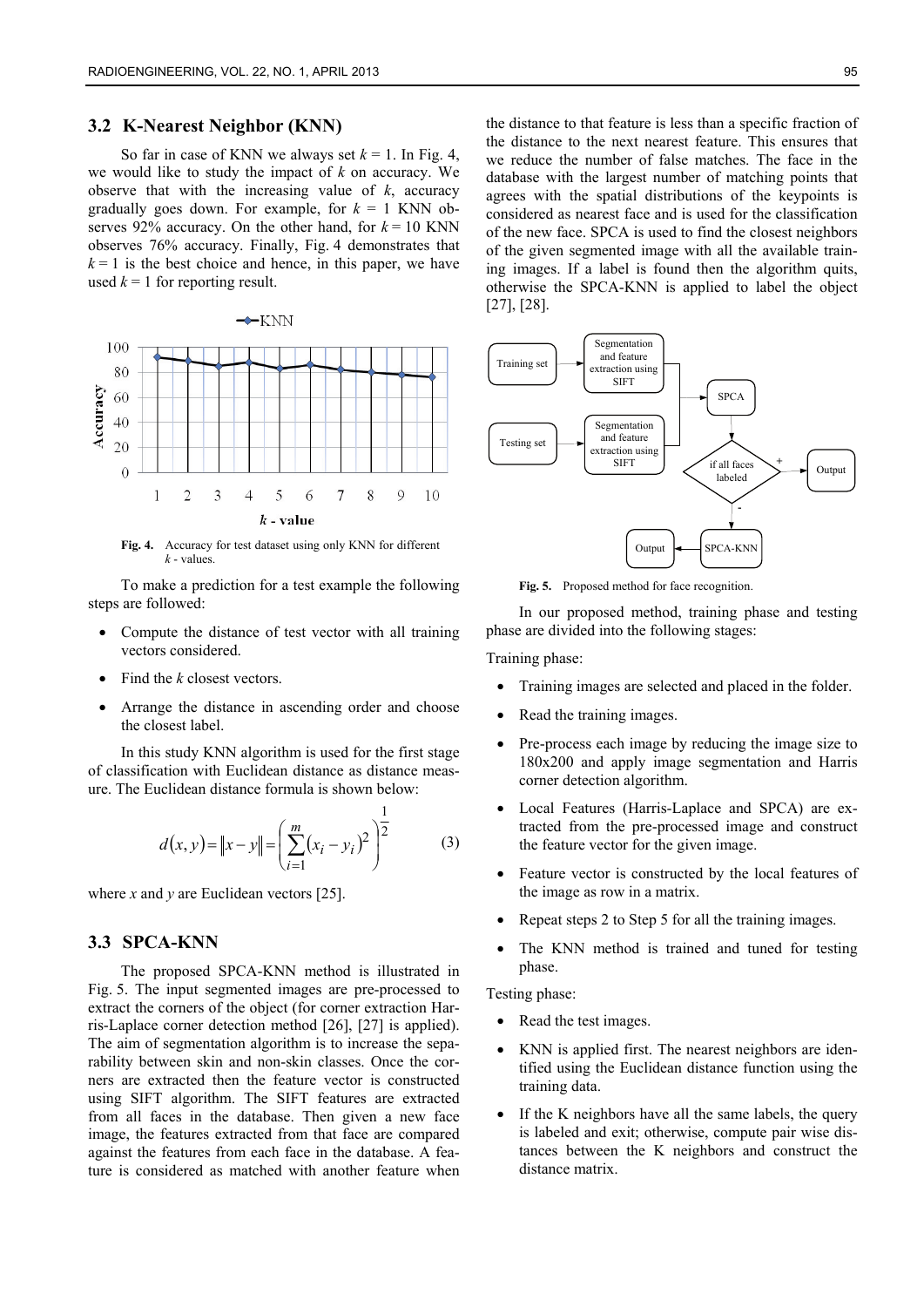- Using the Kernel trick method, the distance matrix is converted into kernel matrix (it can be applied to multiclass SPCA-KNN for classification).
- Classified object and the label are displayed.

# **4. Experimental Results**

The proposed approach is implemented on the Pentium IV 2.8 GHz. The experiments have been done on ESSEX face databases [29] and implemented in MATLAB environment. This database consists of images of 100 different objects with green background. Hence for every object, there are 15 images (it is 1500 images for the whole database). For some subjects, images were taken at different times varying the lighting, facial expression (open, closed eyes, smiling or not smiling) and facial details (glasses, no glasses). Each image has the size of 180 x 200 pixels. Some face images from the ESSEX database are shown in Fig. 6.



**Fig. 6.** A pair of face images from ESSEX database [29].

We have made two comparisons on the basis of which the impact of segmentation for face recognition has been tested (see Tab. 2 and Tab. 3). In training phase, we used segmented face images from the database [29]. We applied Graph Based segmentation algorithm for segmenting 100 objects (therefore training database contains 100 images). As test phase we used classic images from ESSEX face database [29]. Next, we have integrated this segmentation algorithm with the SPCA method. SPCA consists of two parts: SIFT part and PCA part. As already stated, our experimental results proved that the SIFT descriptor is a very robust and reliable representation for the local neighborhood of an image point (see Fig. 9). Eigenfaces are calculated by using PCA algorithm and experiments are performed by varying the number of eigenfaces used in face space to calculate the face descriptors of the images [30]. Eigenfaces are computed for each face in the database and the eigenface of the query face is compared with all faces in the database. Comparison is done by computing Euclidean distance between two eigenfaces using KNN. The Euclidean distance between the testing image feature and the training image feature is determined by finding the difference between the testing and the training feature and a distance matrix is created. Nearest neighbor of the query is retrieved which has got minimum distance. In the distance matrix, first *k* values are considered and the majority

label of the *k* value is considered as the correct label of the given testing image [30], [31].



Fig. 7. Segmented face images from ESSEX database.



**Fig. 8.** Correct and incorrect face recognition results for segmented image database.



**Fig. 9.** Test images with SIFT features shown as circles.

Some resultant face images from both PCA and SPCA are shown in Fig. 8. This figure shows two false positives and one correct positive retrieved using PCA and two correct positives retrieved and one false positive using SPCA approach.

Computation time is counted for the complete processing which includes feature detecting, matching and recognition. Tab. 1 shows that SPCA is the fastest one, SIFT is the slowest but it finds the most matches.

| Method          | Total matches | Total time [s] | 100 matches |
|-----------------|---------------|----------------|-------------|
|                 |               |                | time [s]    |
| <b>SIFT</b>     | 352           |                |             |
| <b>SPCA</b>     | 279.          |                | 19          |
| <b>SPCA-KNN</b> | 285           |                |             |

**Tab. 1.** Processing time comparison.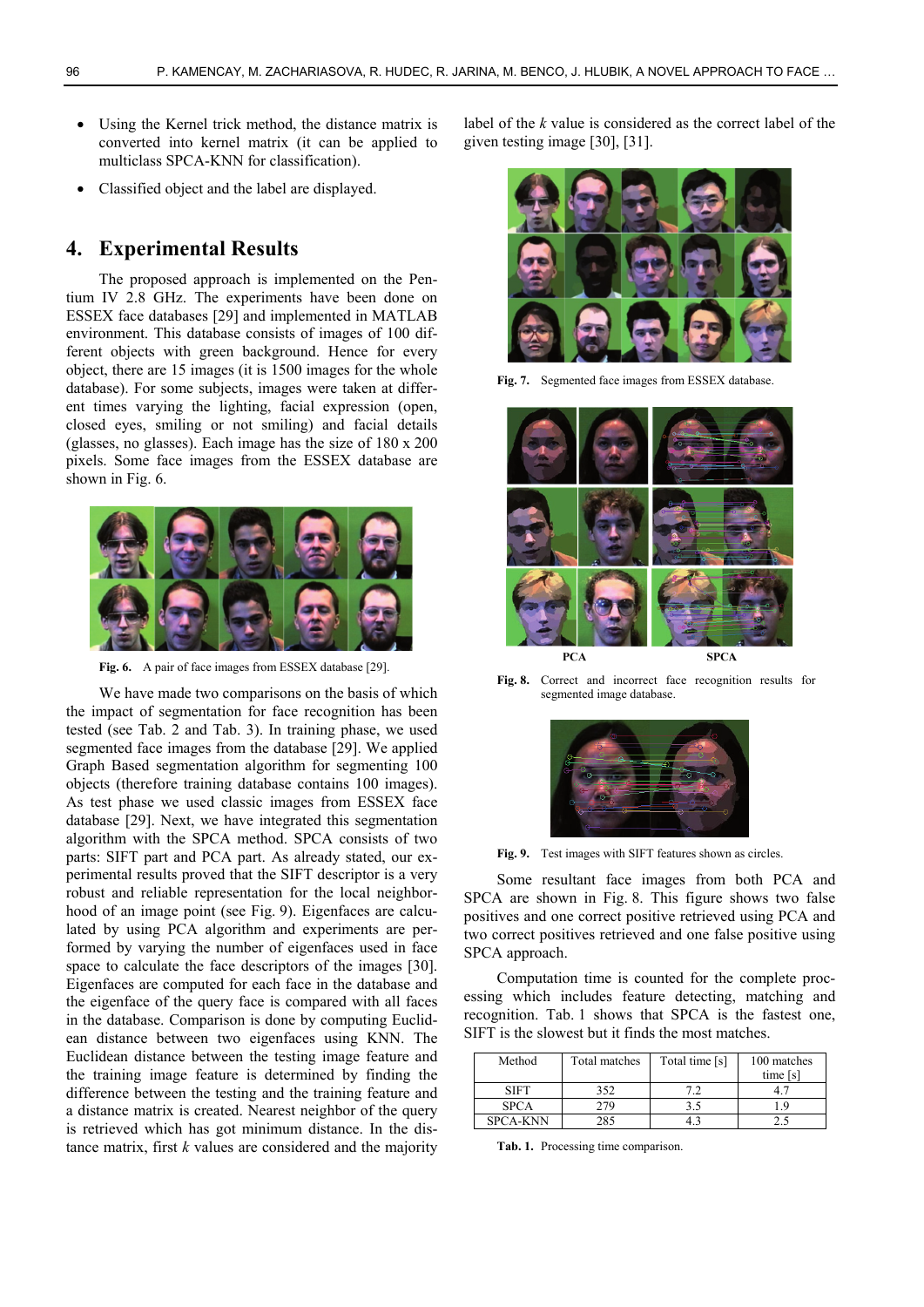The performance of system is measured in terms of accuracy. The accuracy is given by

$$
M = \frac{P}{Q} \tag{4}
$$

where  $P$  is the number of correctly detected face images and *Q* is the total number of face images.

| Number of non-<br>segmented<br>training images | 100             | 300  | 500  | 700  |
|------------------------------------------------|-----------------|------|------|------|
|                                                | Accuracy $[\%]$ |      |      |      |
| <b>PCA</b>                                     | 69.5            | 71.7 | 77.3 | 82.4 |
| <b>CCA</b>                                     | 74.6            | 78.8 | 81.7 | 85.9 |
| PCA-CCA                                        | 78.2            | 82.5 | 86.2 | 89.1 |
| <b>SVM</b>                                     | 62.7            | 67.1 | 70.4 | 73.2 |
| <b>KNN</b>                                     | 65.9            | 69.6 | 74.8 | 78.5 |
| Proposed method<br>(SPCA-KNN)                  | 81.5            | 86.4 | 89.7 | 92.2 |

| Number of<br>segmented<br>training images | 100             | 300  | 500  | 700  |
|-------------------------------------------|-----------------|------|------|------|
|                                           | Accuracy $[\%]$ |      |      |      |
| <b>PCA</b>                                | 75.2            | 77.6 | 81.7 | 87.4 |
| <b>CCA</b>                                | 79.4            | 83.7 | 85.4 | 91.7 |
| PCA-CCA                                   | 83.7            | 85.5 | 89.2 | 93.3 |
| <b>SVM</b>                                | 69.5            | 72.3 | 74.7 | 79.1 |
| <b>KNN</b>                                | 71.4            | 75.6 | 78.8 | 83.5 |
| Proposed method<br>(SPCA-KNN)             | 85.9            | 89.9 | 95.3 | 96.8 |

**Tab. 2.** Accuracy for data sets using different classifiers.

**Tab. 3.** Accuracy for segmented data sets using different classifiers.

The performance of the proposed method (SPCA-KNN) compared with the traditional PCA, CCA, KNN and SVM method is shown in Tab. 2 and Tab. 3. It is evident from Tab. 3, that SIFT together with Graph Based segmentation algorithm performs better in face identification even under deliberate modifications. Moreover, in Tab. 2 and Tab. 3 a percentage of positively recognized images with and without segmentation are shown.



**Fig. 10.** Graphical representation of accuracy for test data sets using different classifiers.

In Fig. 10, we have shown the accuracy of different classifiers, namely PCA, CCA, PCA-CCA, SVM, KNN and proposed SPCA-KNN. As can be seen in Fig. 10, the proposed SPCA-KNN algorithm is more effective classification technique than the other algorithms.

Furthermore, to speedup retrieval for KNN we advocate to the usage of SPCA. This algorithm achieved a near real time recognition performance and high accurate results.

# **5. Conclusion**

In this paper, we have proposed a combination of Graph Based segmentation algorithm and face recognition approach based on SIFT features, PCA and KNN algorithms. For local feature, the Hessian-Laplace detector along with SPCA descriptor is used. The classifier used to identify the face from the feature vector is SPCA-KNN. SPCA is performed to identify the object. KNN classifier is applied to identify the closest object from the trained features. In the proposed method, the object recognition is done with greater accuracy. The proposed SPCA approach is compared with eigenfaces and proved its superiority through experiments. As an extension, we are investigating the use of SIFT features and impact image segmentation for retrieval of correct face with other forms of face representatives. Test results gave a recognition rate of about 92% for non-segmented ESSEX database [28] and 96% for segmented database (700 training images) using proposed SPCA-KNN method.

We have introduced a feature extraction technique from still images, which have been evaluated on database ESSEX and our segmented database. This technique has been found to be robust against extreme expression variation as it works efficiently on database. We have shown that the segmentation using SPCA-KNN has a positive effect for face recognition and accelerates the recognition KNN technique.

Future work will include the process of Kernel principal component analysis to reduce the feature vector so that high-dimensional data can be handled with less complexity. More work need to be performed to increase the recognition percentage. In future, we also plan to perform experiments and also tests of more complex algorithms with aim to compare the presented approach with other existing algorithms. We are also planning to investigate reliability of the proposed method by involving larger databases of images.

# **Acknowledgements**

This work was supported by the Slovak Science project Grant Agency, Project No. 1/0705/13 "Image elements classification for semantic image description" and by project "Competence Center for research and development in the field of diagnostics and therapy of oncological dis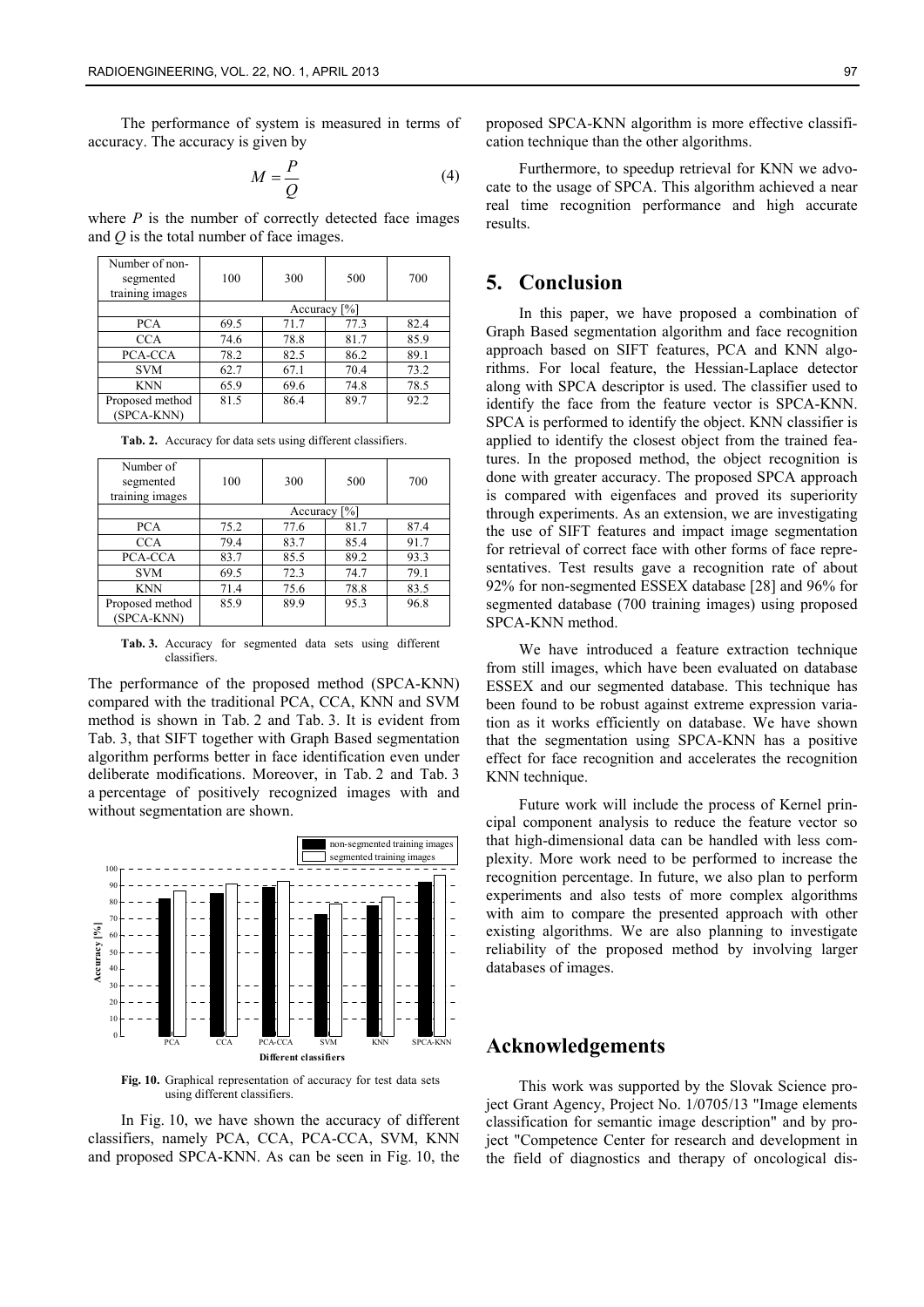eases", ITMS: 26220220153, co-funded from EU sources and European Regional Development Fund.

# **References**

- [1] BELHUNMEUR, P. N., HESPANHA, J. P., KRIEGMAN, D. J. Eigenfaces vs. fisherfaces recognition using class specific linear projection. *IEEE Trans Pattern Analysis and Machine Intelligence,* 1997.
- [2] ZHAO, W., CHELLAPPA, R., ROSENFELD, A. Face recognition: a literature survey. *ACM Computing Surveys,* 2003, vol. 35, no. 4, p. 399-458.
- [3] BERND, H., KOSHIZEN, T. Components for face recognition. In *Proceedings of the 6th International Conference on Automatic Face and Gesture Recognition*. Seoul (Korea), 2004, p. 153 - 158.
- [4] MARCIALS, G. L., ROLI, F. Fusion of LDA and PCA for face recognition. In *Proc. of the Workshop on Machine Vision and Perception. 8th Meeting of the Italian Association of Artificial Intelligence*. Siena (Italy), 2002.
- [5] JIANBO, S., MALIK, J. Normalized cuts and image segmentation. *IEEE Transactions on Pattern Analysis and Machine Intelligence*, 2002, vol. 22, no. 8, p. 888 - 905.
- [6] HE, R., ZHU, Y. A hybrid image segmentation approach based on Mean Shift and fuzzy C – means. In *Asia – Pacific Conference on Information Processing*. [Online] 2009.
- [7] YANG, W., LEI, Z., SANG, J. 2D-3D face matching using CCA method. *National Laboratory of Pattern Recognition Institute of Automation.* Beijing (China), 2008.
- [8] CORTES, C., VAPNIK, V. Support vector networks. *Machine Learning,* 1995, vol. 20, p. 273-297.
- [9] PARVEEN, P., THURAISINGHAM, B. Face recognition using multiple classifiers. In *18th IEEE International Conference on Tools with Artificial Intelligence (ICTAI).* 2006, p. 179-186.
- [10] KWAK, K. C., PEDRYEZ, W. Face recognition: A study in information fusion using fuzzy integral. *Pattern Recognition Letters*, 2005, vol. 26, p. 719 - 733.
- [11] FELENZWALB, P. F., KLETTE, R. Efficient graph-based image segmentation. *International Journal of Computer Vision*, 2004, vol. 59, no. 2. [Online]
- [12] DONG, L., OGUNBONA, P., LI, W., YU, G., FAN, L., ZHENG, G. A fast algorithm for color image segmentation. In *First International Conference on Innovative Computing*. *Information and Control* (ICICIC), 2006. [Online]
- [13] LOWE, D. G. Distinctive image features from scale-invariant keypoints. *International Journal of Computer Vision,* 2004, vol. 60, no. 2, p. 91-110.
- [14] MIKOLAJCZYK, K., SCHMID, D. Scale and affine invariant interest point detectors. *International Journal of Computer Vision,* 2008, vol. 60, no. 1, p. 63-86.
- [15] BOLECEK, L., RICNY, V. SLANINA, M. Fast method for reconstruction of 3D coordinates. In *35th International Conference on Telecommunications and Signal Processing (TSP),* 2012, ISBN 978-1-4673-1115-1.
- [16] COOLEY, W., LOHNES, W. PCA correlation. *P. R. Multivariate Data Analysis.* New York: John Wiley & Son*.* Inc.
- [17] HE, Y., ZHAO, L., ZOU, C., LIPO, W., KE, C., SOON, O. Y. Face recognition based on PCA/KPCA plus CCA. In *Proceedings of International Conference on Advances in Natural Computation.*  Heidelberg: Springer*. LNCS 3611.* 2005, p. 71-74.
- [18] MURALIDHARAN, R., CHANDRASEKAR, C. Combining local and global feature for object recognition using SVM-KNN. In *Proceedings of International Conference on Pattern Recognition. Informatics and Medical Engineering*. 2012, ISBN 978-1-4673- 1039-0/12.
- [19] MAZANEC, J., MELISEK, M., ORAVEC, M., PAVLOVICOVA, J. Support Vector Machine, PCA and LDA in face recognition. *Journal of Electrical Engineering*, 2008, vol. 59, no. 4, p. 203 to 209.
- [20] MA, Y., DING, X. Face detection based on hierarchical Support Vector Machines. *Proc. ICRP,* 2002, p. 222-225.
- [21] MARTINEZ, A. M., KAK, A. C. PCA versus LDA. *IEEE Trans. Pattern Analysis and Machine Intelligence,* 2001, vol. 23, no. 2, p. 228-233.
- [22] TURK, M., PENTLAND, A. Eigenfaces for recognition. *Journal of Cognitive Neuroscience*, 1991, vol. 3, no. 1, p. 71 - 86.
- [23] JUAN, L., GWUN, O. A comparison of SIFT, PCA-SIFT and SURF. *International Journal of Image Processing,* 2009, vol. 3, no. 4, p. 143-152.
- [24] YAN, K., SUKTHANKAR, R. PCA-SIFT: A more distinctive representation for local image descriptors. In *Proc. IEEE Conf. Computer Vision and Pattern Recognition (CVPR).* 2004, vol. 2, p. 506-513.
- [25] LI, L., ZHANG, Y., ZHAO, Y. K-nearest neighbors for automated classification of celestial objects. *Science in China Series G-Phys Mech Astron*., 2008, vol. 51, no. 7, p. 916 - 922.
- [26] KIRBY, M., SIROVICH, L. Application of the Karhunen-Loeve procedure for the characterization of human faces. *IEEE Trans. Pattern Anal. Mach. Intelligence,* 1990, vol. 12, no.1, p. 103 - 107.
- [27] CHENNAMMA, H. R., RANGARAJAN, L., RAO, M. S. Robust near-duplicate image matching for digital image forensics. *International Journal of Digital Crime and Forensics,* 2009, vol. 1, no. 3, 18 p.
- [28] ZHOU, Y., MAYYAS, A., MOHAMMED, A. PCA based image fusion routine with application to automotive stamping split detection. *Research in Nondestructive Evaluation,* 2011, p. 76 - 91.
- [29] Essex Face Database. [Online] Cited 2012-01-17. Available at: http://cswww.essex.ac.uk/mv/allfaces/index.html.
- [30] CONDONE, C., RUIZ, A., CABELLO, E. PCA vs. Low Resolution Images in face verification. In *Proceedings of the 12th International Conference on Image Analysis and Processing,* 2003.
- [31] BACH, F. R., JORDAN, M. I. A probabilistic interpretation of canonical correlation analysis. *TR 688.* University of California, Berkley, 2005.

# **About Authors ...**

**Patrik KAMENCAY** received his M.Sc. and Ph.D. degrees in Telecommunications from the University of Zilina, Slovakia, in 2009 and 2012, respectively. His Ph.D. research work was oriented to reconstruction of 3D images from stereo pictures. Since October 2012 he is researcher at the Dept. of Telecommunications, University of Zilina. His research interest includes holography for 3D display and construction of 3D images of the original objects.

**Martina ZACHARIASOVA** received her M. Sc. degree in Telecommunications from the University of Zilina, in 2010. Currently, she is a PhD. student at the Dept. of Tele